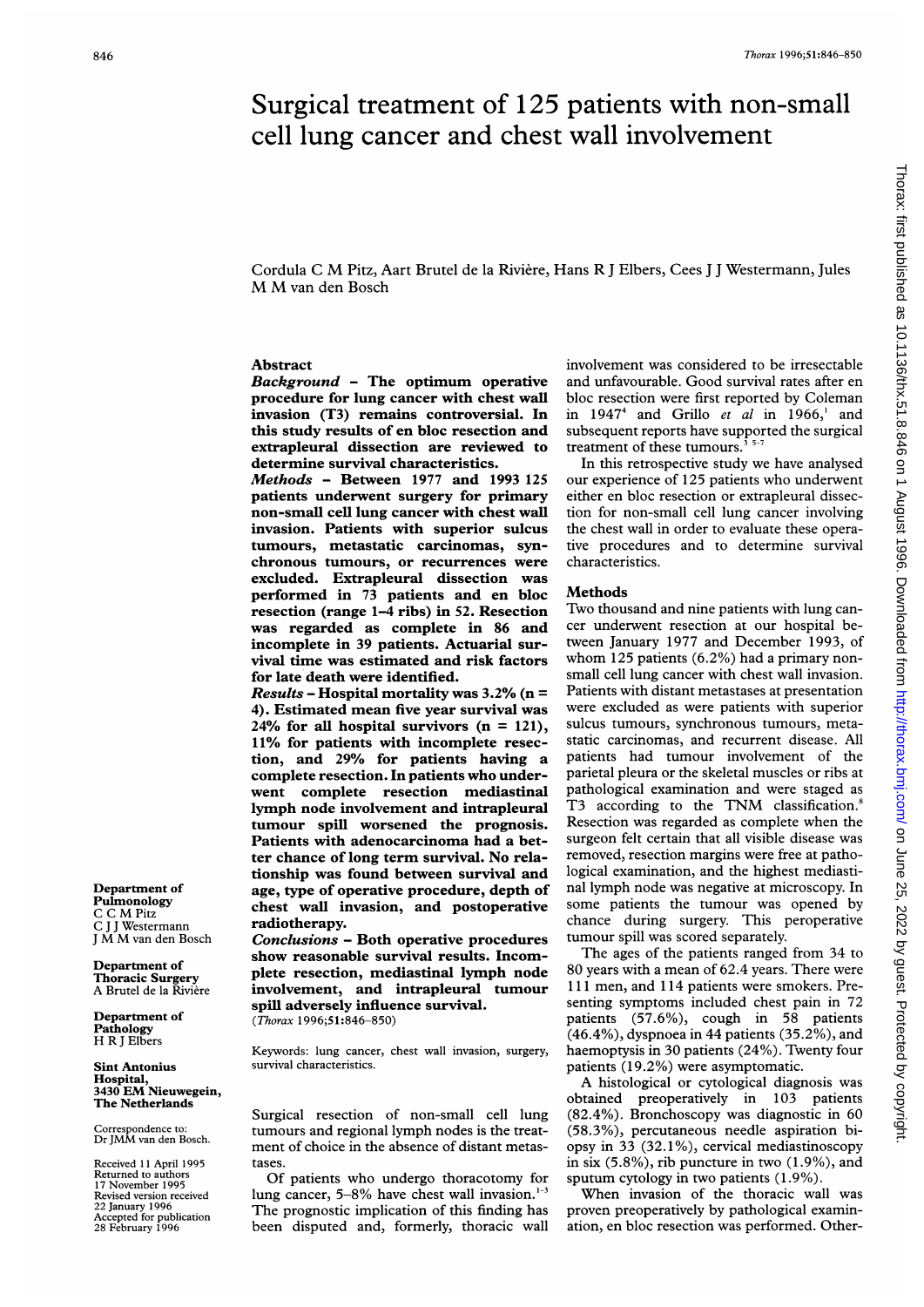Table 1 Extent of pulmonary resection in all patients ( $n=125$ ) and those who underwent complete resection (n=86)

|                                               | All patients             |                     | Patients with complete<br>resection |                     |
|-----------------------------------------------|--------------------------|---------------------|-------------------------------------|---------------------|
| Operative procedure                           | Extrapleural<br>$(n=73)$ | En bloc<br>$(n=52)$ | Extrapleural<br>$(n=45)$            | En bloc<br>$(n=41)$ |
| Pneumonectomy                                 | 19                       |                     | 15                                  |                     |
| Bilobectomy                                   |                          |                     |                                     |                     |
| Lobectomy $+$ segmental or wedge<br>resection |                          | 9                   |                                     |                     |
| Lobectomy                                     | 44                       | 31                  | 23                                  | 22                  |
| Segmental resection                           |                          | 5                   |                                     |                     |
| Wedge resection                               |                          |                     |                                     |                     |
| Bullectomy/pleurectomy                        |                          |                     |                                     |                     |

|        |  | Table 2 Cell types and pTNM staging in all patients  |  |
|--------|--|------------------------------------------------------|--|
|        |  | $(n=125)$ and those who underwent complete resection |  |
| (n=86) |  |                                                      |  |

| Variable                | All<br>patients<br>$(n=125)$ | Patients with<br>complete resection<br>$(n=86)$ |
|-------------------------|------------------------------|-------------------------------------------------|
| Cell type               |                              |                                                 |
| Squamous cell carcinoma | 69                           | 48                                              |
| Adenocarcinoma          | 42                           | 30                                              |
| Adenosquamous carcinoma | 13                           |                                                 |
| Large cell carcinoma    |                              |                                                 |
| pTNM staging            |                              |                                                 |
| pT3N0M0                 | 71                           | 52                                              |
| pT3N0M1                 | 2                            | Ω                                               |
| pT3N1M0                 | 24                           | 19                                              |
| pT3N1M1                 |                              |                                                 |
| pT3N2M0                 | 25                           | 15                                              |
| pT3N3M0                 |                              | Ω                                               |
| pT3NxM0                 |                              | n                                               |

wise, the decision as to which operative procedure should be performed was made peroperatively by the surgeon. Extrapleural dissection was performed when the parietal pleura was easily removed from the ribs, but en bloc resection was used when there was fixation of the tumour to the thoracic wall.

Follow up was completed in all patients in January 1995. Survival was estimated from the date of the operation using the Kaplan-Meier survival analysis method.<sup>9</sup> Hospital deaths were excluded. Differences in observed survival between groups were tested for statistical significance using the log rank test.<sup>10</sup> Incremental risk factors affecting survival were evaluated using Cox's proportional hazards model.<sup>11</sup>

## Results

Cervical mediastinoscopy was negative in 112 patients (89.6%). Eight patients had positive lymph nodes at mediastinoscopy. The decision to proceed to surgery in these cases was based

Table 3 Depth of chest wall invasion in all patients  $(n=125)$  and in those who underwent complete resection (n=86)

|                                 | All patients             |                     | Patients with complete<br>resection |                     |
|---------------------------------|--------------------------|---------------------|-------------------------------------|---------------------|
| Invasion of chest wall          | Extrapleural<br>$(n=73)$ | En bloc<br>$(n=52)$ | Extrapleural<br>$(n=45)$            | En bloc<br>$(n=41)$ |
| Parietal pleura                 | 60                       | 12                  | 44                                  | Q                   |
| Intercostal muscles and/or ribs | 13                       | 39                  |                                     | 32                  |
| Transverse processes            | 0                        |                     |                                     | 0                   |

on their young age in four patients, a single positive lymph node at the ipsilateral tracheobronchial angle in three patients, and at the patient's own request in the remaining case. Cervical mediastinoscopy was not performed in five patients. Table <sup>1</sup> shows the extent of pulmonary resection. In one patient who had <sup>a</sup> bullectomy and pleurectomy because of persistent pneumothorax the tumour was an incidental finding at pathological examination. One patient underwent combined lobectomy and coronary artery revascularisation.

In 52 patients a combined en bloc resection of the carcinoma and chest wall was performed. The number of resected ribs ranged from one to four: one in 10 patients, two in 20 patients, three in 14 patients, and four in eight patients. Reconstruction of the chest wall with Marlex mesh was necessary in 11 of 52 patients. No prosthetic materials were used in any other instance to fill the defect. There were no wound complications. Resection was judged to be complete in 41 patients. The remaining 73 patients underwent an extrapleural dissection which was complete in 45 patients.

The tumour was opened by chance peroperatively in 12 of 125 patients.

Table <sup>2</sup> shows tumour cell type and pTNM staging of all patients and those with complete resection. One patient who had <sup>a</sup> bullectomy and pleurectomy was staged as T3NxMO because he had no cervical mediastinoscopy and no lymph nodes were sampled peroperatively.

The depth of chest wall invasion is shown in table 3. In the group of 72 patients with only parietal pleura involvement a complete resection was obtained in 44 patients who underwent extrapleural dissection and in nine patients who had en bloc resection. Extrapleural dissection was incomplete at the parietal pleura in four patients. The remaining 12 patients had an incomplete resection because of positive resection margins at the bronchus, tumour involvement of adjacent organs or of mediastinal lymph nodes, or distant metastases. In patients who underwent en bloc resection three resections were judged to be incomplete because of positive mediastinal lymph nodes or a positive resection margin at the subclavian artery.

Tumour involvement extended beyond the parietal pleura in 53 patients. An extrapleural dissection was performed in 13 patients which was incomplete in 12. In two patients postoperative biopsy specimens of the thoracic wall showed tumour involvement, although the surgeon was certain that all tumour had been removed. Complete resection was achieved in 32 patients who underwent en bloc resection and in one who underwent extrapleural dissection. In this patient, who had involvement of the intercostal muscles and the periosteum of the second rib, an extrapleural dissection with resection of the periosteum and part of the intercostal muscles was performed which was judged to be complete. Three patients received preoperative radiotherapy (30 Gy) to reduce the size of the tumour.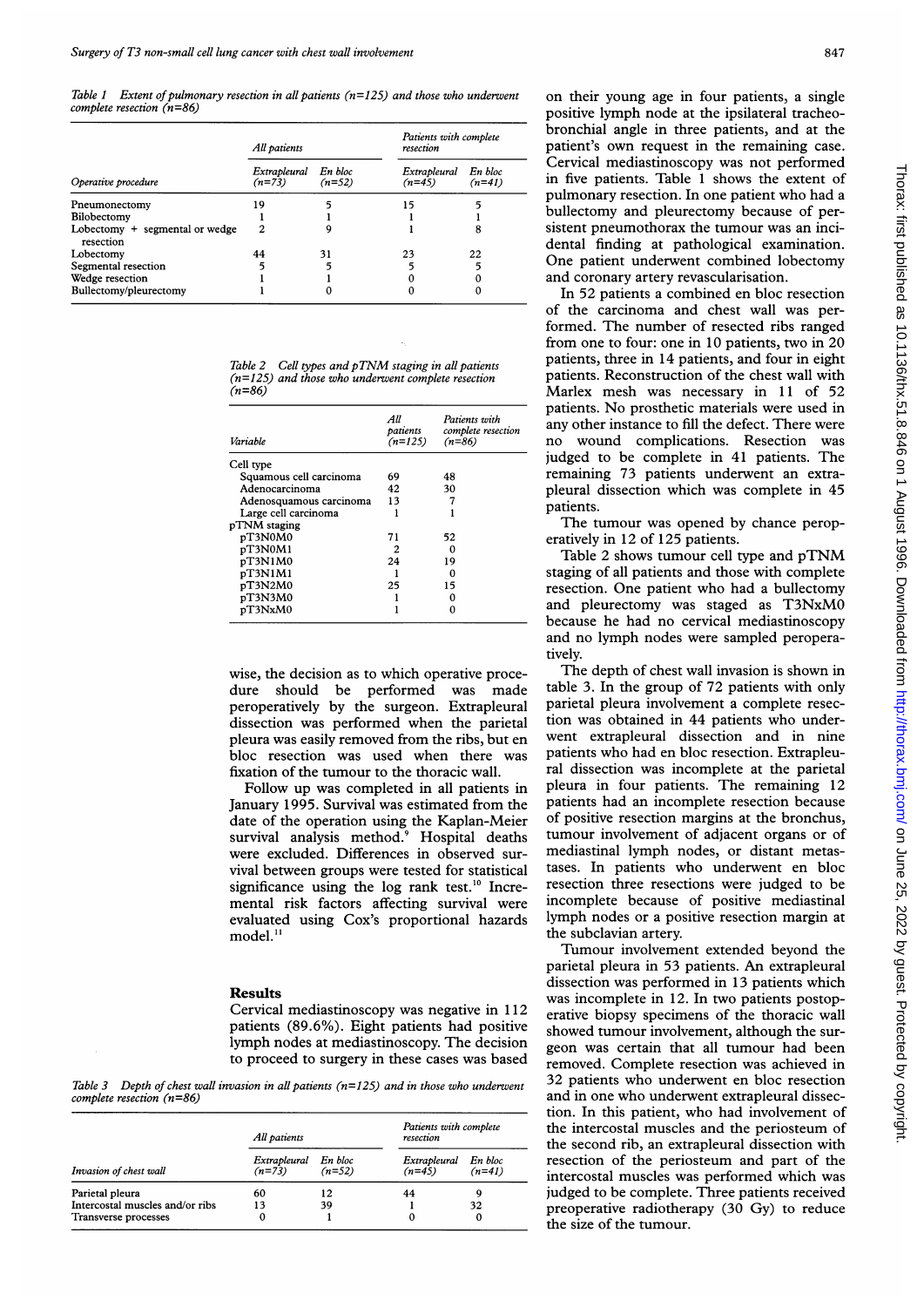Postoperative radiation therapy was given to 60 patients in doses of 27-66 Gy. Thirty three patients who had complete resection received postoperative radiotherapy. Thirteen of these had mediastinal lymph node metastases and all were treated with postoperative radiotherapy at the mediastinum and chest wall. The remain-



-) Figure 1 Estimated mean five year survival in patients with complete resection (and incomplete resection  $(- - - -)$ .  $+ =$  censored cases.



Figure 2 Estimated mean five year survival following complete resection with (N1  $N2$  -. -. -) and without (N0 — ) lymph node involvement.  $+$  = censored cases.  $-)$  lymph node involvement.  $+$  = censored cases.



Figure 3 Estimated mean five year survival following complete resection with  $(--)$  and without  $(---)$  intrableural tumour spill.  $+$  = censored cases.  $-$ ) intrapleural tumour spill.  $+$  = censored cases.

ing 27 patients were irradiated postoperatively at the mediastinum and the chest wall because of incomplete resection.

Preoperative chemotherapy was given to one patient who had a positive ipsilateral paratracheal lymph node at cervical mediastinoscopy. Four patients received postoperative chemotherapy because of incomplete resection  $(n = 3)$  and lung metastases  $(n = 1)$ .

The overall hospital mortality was  $3.2\%$  (n = 4). Two deaths were due to respiratory failure, one to sepsis, and one to myocardial infarction. Three deaths followed extrapleural dissection and one followed en bloc resection. All these patients had a lobectomy. The estimated mean five year survival for all 125 patients was 23%, and for hospital survivors  $(n = 121)$  it was 24%.

Complete resection was achieved in 83 hospital survivors (68.6%) and these patients had a mean five year survival of 29%. Thirty eight patients who had an incomplete resection had a mean five year survival of only  $11\%$  (p  $< 0.001$ ) (fig 1).

Because of the significant difference in survival between hospital survivors who underwent complete and incomplete resection, it was decided to analyse only the results of those 83 who had complete resection with regard to other survival characteristics. In the univariate analysis survival was strongly related to mediastinal lymph node involvement. The mean five year survival for patients with NO tumours was 36% compared with 23% and 14%, respectively, for those with Ni and N2 tumours. The difference between NO and N2 tumours was statistically significant ( $p < 0.05$ ) (fig 2).

Similarly, survival was related to spill of tumour (fig 3). The tumour was opened peroperatively in seven of 121 hospital survivors, all of whom died within <sup>16</sup> months because of distant metastases  $(n = 4)$ , respiratory failure  $(n = 2)$ , and local recurrence  $(n = 1)$ 1). Patients without intrapleural tumour spill had <sup>a</sup> mean five year survival of 32% (p  $< 0.0001$ ).

Patients with adenocarcinoma had a better mean five year survival (40%) than those with squamous cell carcinoma (26%), although the difference was not statistically significant. Age, depth of chest wall involvement, and type of operative procedure did not significantly influence survival.

The use of postoperative radiotherapy had no statistically significant effect on survival in our series, neither for patients who underwent en bloc resection nor for those who had extrapleural dissection.

According to the multivariate analysis, sex, intrapleural tumour spill, and mediastinal lymph node involvement were identified as prognostic factors (table 4).

Local recurrence of malignancy was found in 13 of 83 hospital survivors who underwent complete resection (15.7%), eight after en bloc resection, and five after extrapleural dissection.

## **Discussion**

In this study the overall hospital mortality of 3.2% is similar to the results of McCaughan et  $al^3$  but lower than other reports.<sup>6 7 12-15</sup> En bloc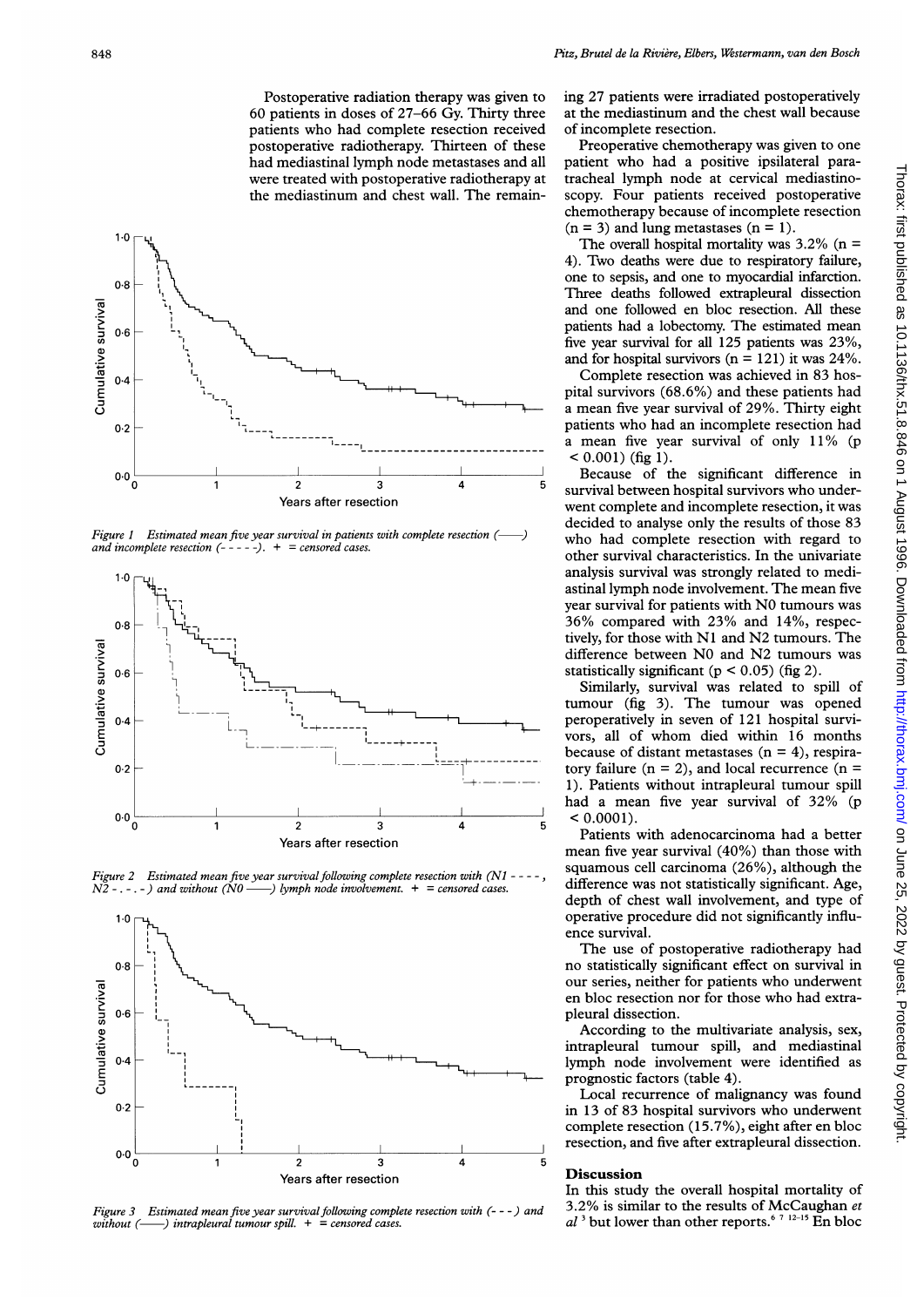Table 4 Proportional hazards regression model based on 83 patients with complete resection

| Variable                | ß       | SE   | Hazard<br>ratio | 95% CI           |
|-------------------------|---------|------|-----------------|------------------|
| Sex <sup>*</sup>        | 0.78    | 0.38 | 2.17            | 1.04 to 4.53     |
| Tumour spill**          | $-1.51$ | 0.36 | 0.22            | 0.11 to 0.44     |
| $pTNM^{\dagger}$        | 0.14    | 0.30 | 1.15            | $0.64$ to $2.07$ |
| $pTNM^{\dagger\dagger}$ | 0.89    | 0.26 | 2.43            | 1.45 to 4.08     |

β = regression coefficient; SE = standard error;<br>CI = confidence interval; "men versus women; " no versus<br>yes; † pT3N1M0 versus pT3N0M0; †† pT3N2M0 versus<br>pT3N0M0.

resection had no higher mortality rate (1.9%) than extrapleural dissection (4.1%). Our estimated mean five year survival for 121 hospital survivors of 24% is similar to the results of others, $5-7$  12 but less than those achieved by Patterson et  $al<sup>13</sup>$  and McCaughan et  $al<sup>3</sup>$  The retrospective nature of our study sometimes made it difficult to trace former treatment strategies.

The choice of extrapleural dissection or en bloc resection is an important factor in the treatment of lung cancer with chest wall invasion. Some authors favour en bloc resection of the carcinoma and chest wall,<sup>5 6 14</sup> whereas others have found no difference between the two procedures.<sup>3 7 12</sup> However, comparison of these studies is difficult because of differences in patient selection, operative procedures, and statistical analysis. In this series there was no difference in mean five year survival between patients undergoing en bloc resection or extrapleural dissection when only the parietal pleura was involved. When invasion of the thoracic wall was proven preoperatively by pathological examination en bloc resection was planned, otherwise the choice of operative procedure was made peroperatively. When the parietal pleura could be easily dissected from the ribs an extrapleural dissection was carried out, but when there was fixation of the tumour to the thoracic wall or when pathological examination showed positive resection margins en bloc resection was performed. However, six patients had positive resection margins at the parietal pleura although the surgeon was certain during the operation that all tumour was removed. This indicates that pathological examination of resection margins should always be carried out peroperatively and that, if there is any doubt about complete resection, an en bloc resection should be performed whenever possible.

As is generally recognised,  $3^{5-7}$   $12-15$  mediastinal lymph node involvement indicates an unfavourable prognosis. Mean five year survival for patients with NO tumours was 36%, compared with 23% and 14% for Ni and N2 tumours, respectively. The difference between NO and N2 tumours was statistically significant.

The tumour was opened peroperatively in seven patients and none of these patients lived more than 16 months. The difference in mean five year survival between patients with and without intrapleural tumour spill was significant (0% and 32%, respectively). In our study these seven patients were judged to have had a complete resection but, because of their poor

prognosis, we believe that intrapleural tumour spill must be regarded as incomplete resection.

Histological examination showed a higher incidence of squamous cell carcinoma (55.2%). Patients with adenocarcinoma had a better mean five year survival than those with squamous cell carcinoma (40% and 26%, respectively), although the difference was not significant. The fact that adenocarcinomas are often located more peripherally and thus cause earlier complaints of chest pain may be <sup>a</sup> reason for this difference in survival.

Unlike McCaughan et  $al<sub>3</sub><sup>3</sup>$  other studies reported no relation between depth of chest wall invasion and survival<sup>7</sup><sup>15</sup> and our results are in agreement with this finding. Patients who underwent en bloc resection had no difference in mean five year survival when there was tumour involvement in or beyond the parietal pleura.

The indications for radiotherapy in resected T3 lung cancer with chest wall involvement remain unclear. Some authors<sup>13 16</sup> have described a better survival in patients who have radiotherapy while others have reported no difference.<sup>3 15</sup> 11 In this study preoperative radiotherapy was only given to three patients so we cannot comment on its efficacy. Sixty patients received postoperative radiotherapy, 27 of whom underwent incomplete resection and 33 complete resection. In the latter group no significant relationship was found between survival and postoperative radiotherapy, but it must be borne in mind that this is a non-randomised series.

No relationship was found between operative procedure and local recurrence. Thirteen patients who underwent complete resection had local recurrence compared with five patients after extrapleural dissection and eight after en bloc resection.

We conclude that complete resection in patients with T3 lung cancer involving the chest wall yields good survival results after either en bloc resection or extrapleural dissection. Both surgical techniques can be performed safely and invasion of the parietal pleura is not a contraindication to extrapleural dissection.

Mediastinal lymph node involvement, incomplete resection, and intrapleural tumour spill, however, imply an unfavourable prognosis. Postoperative irradiation, age, and depth of chest wall invasion do not influence survival significantly.

We wish to thank Mrs Joke van der Sluis for her secretarial sup-port. The study was supported by a grant from the Mr. Willem Bakhuys Roozeboom Foundation.

- <sup>1</sup> Grillo HC, Greenberg JJ, Wilkins EW. Resection of bronchogenic carcinoma involving thoracic wall. J Thorac Cardiovasc Surg 1966;51:417-21.
- 2 Geha AS, Bernatz PE, Woolner LB. Bronchogenic carci-<br>noma involving the thoracic wall. Surgical treatment and<br>prognostic significance. J Thorac Cardiovasc Surg 1967;<br>54:394-402.
- <sup>3</sup> McCaughan BC, Martini N, Bains MS, McCormack PM. Chest wall invasion in carcinoma of the lung. Therapeutic<br>and prognostic implications. *J Thorac Cardiovasc Surg*<br>1985;89:836–41.
- 4 Coleman FP. Primary carcinoma of the lung with invasion of the ribs: pneumonectomy and simultaneous block resection of the chest wall. Ann Surg 1947;126:156–68.